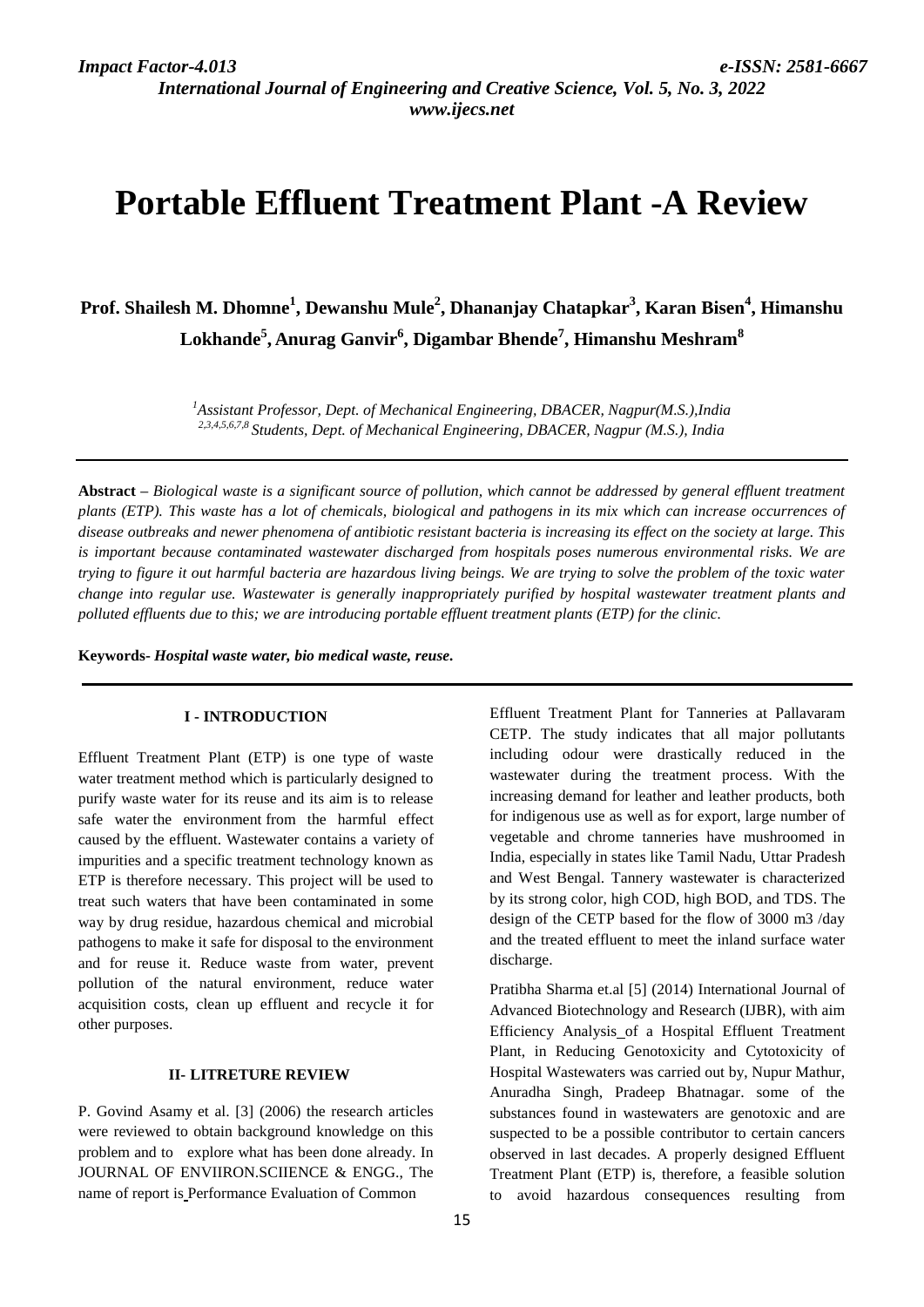*International Journal of Engineering and Creative Science, Vol. 5, No. 3, 2022 www.ijecs.net*

discharge of untreated hospital wastewaters. Every anthropogenic activity generates some waste. Health care services are one among such anthropogenic activities wherein water quality is affected during the course of its use and wastewater is generated. Healthcare wastewater is mainly liquid waste, containing some solids produced by humans (staff and patients) or during health-care-related processes, including cooking, cleaning and laundry. Depending upon such factors, the amount of waste water discharged from hospitals may vary from hospital to hospital but it has been estimated at 400 to 120 liters/bed/day.

Abdoliman Amouei Et al. [5] (2015)To study the parameters of ETP , 'Characteristics of Effluent Wastewater in Hospitals of Babol University of Medical Sciences, Babol, Iran' in 2015 were studied, They started to measure the parameters and The aim of this study was to determine the chemical indices, including pH, biochemical oxygen demand (BOD5), chemical oxygen demand (COD), total suspended solids (TSS), total kjeldahl nitrogen (TKN) and total phosphorous (TP), as well as chemical indices, including total coliforms (TC) and total heterotrophic bacteria counts (THBC), and heavy metals concentration of wastewater effluents from the hospitals of BUMS. The pH, TSS, BOD5, COD, TKN, TP, TC and THBC values are illustrated. These results indicated that the minimum, maximum and average pH of wastewater was 6.9, 8.3 and 7.6, respectively. The lowest, highest and average concentrations of BOD5 (161, 648 and 372 mg/L) and COD (379, 1187 and 687 mg/L) were identified for the hospitals studied. The minimum, maximum, and average TTS concentrations were 108, 538, and 289 mg/L, respectively, for the surveyed hospitals.

Shuhan Wen Et al. [7] (2018) On the site 'Scientific Reports' the report was published in 2018 the aim was 'Insight into thecharacteristics, removal, and toxicity of effluent organic matter from a pharmaceutical wastewater treatment plant during catalytic ozonation', founded out the impurities and resolved the problem. the potential risk to receiving waters and human health. Therefore, With the rapid growth of pharmaceutical needs, large quantities of wastewater containing products, raw materials, solvents and detergents from complex manufacturing processes are generated. Even conventional biological wastewater treatment facilities produce effluent organic matter (EfOM) with high chemical oxygen demand (COD), salinity, color, limited biodegradation, and toxicity, which increase, further

EfOM removal during pharmaceutical wastewater treatment is an urgent need.

Nar Singh Chauhan Et al. [4] (2008). In Research article, the report was published with the aim Identification of genes conferring arsenic resistance to Escherichia coli from an effluent treatment plant sludge metagenomic library. Arsenic is one of the most toxic metals in the environment. Pollution of the environment by arsenic is increased through the use of geological sources and anthropological and industrial activities. Most bacteria evade cultivation in the laboratory. A metagenomics approach allows access to the genetic heritage of the entire bacterial community, regardless of culture. A metagenomics library has been constructed from an industrial effluent treatment plant sludge containing approximately 1.25 GB of microbial community DNA. A large fraction of bacteria in the environment remains unculturable by standard laboratory culture techniques Analysis of crop-independent microbial diversity revealed that non-cultivable bacteria belong to a range of phylogenetically diverse groups.

Rakesh Singh Asiwal Et al. [5] 2019, the report was published in International Journal of Scientific & Engineering Research. The aim was 'Analysis and Modification, on Effluent Treatment Plant A Case Study. Most of industrial Wastewater has high organic pollutant and are highly toxic These wastes are nuisance and are not soluble in water. This is biggest reason that most of the industries often reuses Waste water for more than one purpose. The existing solution for reuse or purification of Wastewater is Effluent Treatment Process, but it causes some issues while purification. Water is the largest natural resource in the world for any living environment. In most of the industries like paper industry, chemical, pharmaceutical water is used and it produces waste water. The wastewater from the pharmaceutical or chemical industry produces toxic and strong pollutants. Waste water is also known as influent.

Katariina M. M. Pärnänen Et al. [20] (2019) On the site of 'Science mirrors Advances' in, the research article was published with aim Antibiotic resistance in European wastewater treatment plants the pattern of clinical antibiotic resistance prevalence. Integrated monitoring of antibiotic resistance (IAR) is one of the objectives of the World Health Organization's global action plan on antimicrobial resistance. Antibioticresistant bacteria (ARB) can survive the inhibitory action of one or more antibiotics. These AOCs reduce the successful treatment of infectious diseases, resulting in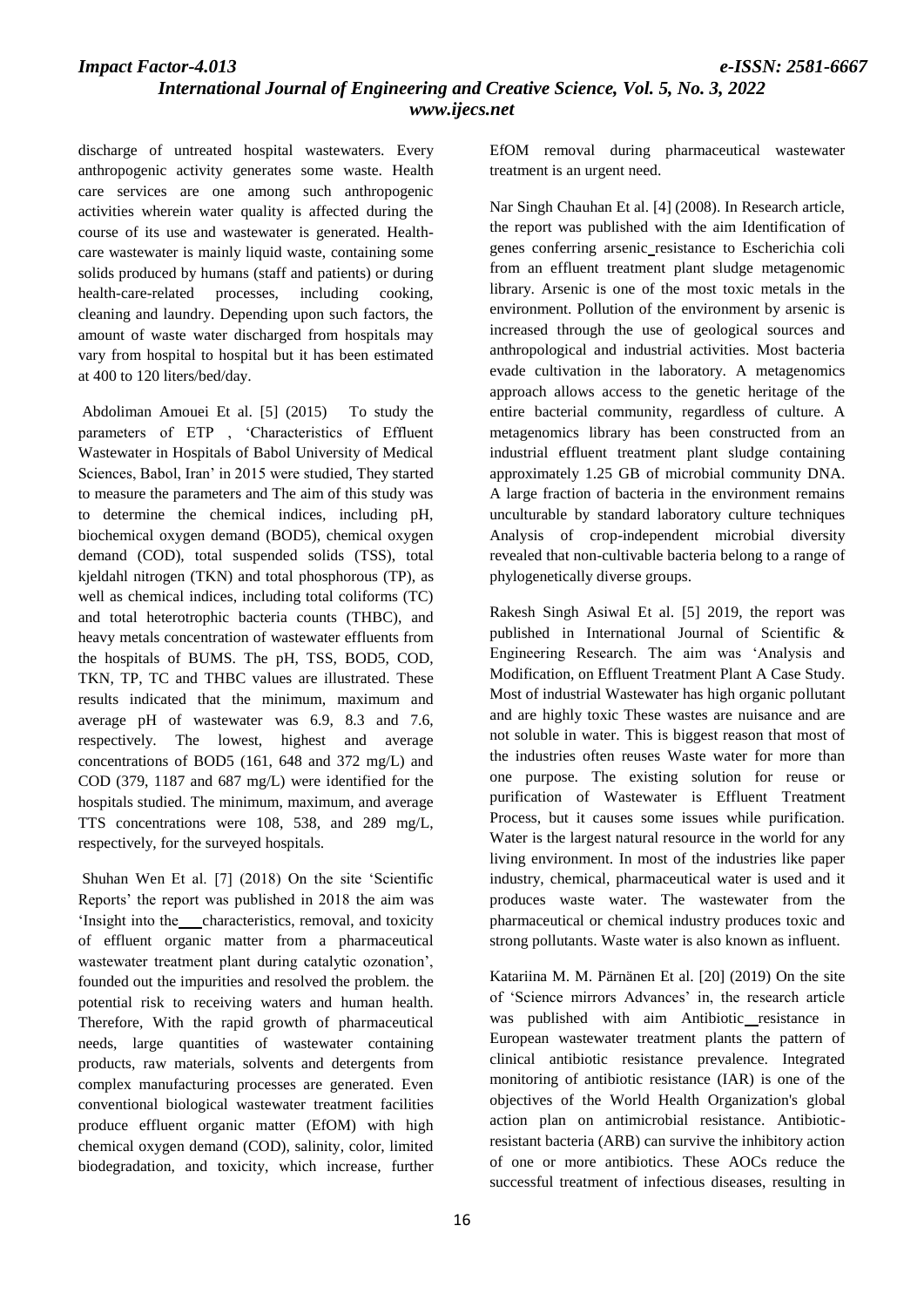# *International Journal of Engineering and Creative Science, Vol. 5, No. 3, 2022 www.ijecs.net*

significant societal and economic costs to human wellbeing and health.

The aim of the study was to launch Europe's first surveillance of antibiotic resistance in WWTPs, in line with Objective 2 of the WHO Global Action Plan on Antimicrobial Resistance: "Strengthening knowledge. and evidence base through surveillance and research". This monitoring incorporates data from 30 European countries regarding invasive blood and spinal fluid isolates of Escherichia coli, Klebsiella pneumoniae, Pseudomonas aeruginosa, Acinetobacter spp., streptococcus pneumoniae, Staphylococcus aureus and Enterococcus.

Roland Leclercq Et al. [5] (2013) this study is also important in the field of wastewater Treatment plant, the main aim this report is Changes in Enterococcal Populations and Related Antibiotic Resistance along a Medical Centre Wastewater Treatment Plant-River Continuum .To determine if hospital effluent input has an ecological impact on downstream aquatic environment, antibiotic resistance in Enterococcus spp. along a continuum medical centre-retirement housesewage treatment plant-river in France was determined using a culture-based method.. Enterococci are Grampositive, opportunistic bacteria that inhabit the gastrointestinal tracts of humans and many animals. This report was published by Applied and Environmental Microbiology. In the result Water contamination by enterococci was investigated along the hospitalretirement home-WWTP-river continuum and provided resistance to antibiotics in enterococci.

Dr. Nihal Anwar Siddiqui Et al. [5] Identification of sources of Wastewater, its characterization and quantification in hospitals, by Department of Health, Safety & Environment University of Petroleum & Energy Studies. The aim of this project is to study the characteristics of wastewater from the hospitals in Dehradun, by determining the pH, Dissolved Oxygen (DO), Biochemical Oxygen Demand (BOD5), Chemical Oxygen demand (COD), total suspended solids (TSS), total dissolved solids (TDS), turbidity, alkalinity, heavy metal concentration (Pb, Cu, Cd) from hospital wastewater treatment effluents and tributaries hospital wastewater treatment plant (WWTP) . and composite samples of the effluent if no WWTP is available. The samples for the characterization of the ingredients will be collected from the following major hospitals of Dehradun. The bed capacity for these hospitals ranges from 25 to 1000 beds. The samples collection will be

performed at field conditions. Samples collected will be analyzed in accordance with the APHA "Standard Methods for the Examination of Water and Wastewater" in the NABL-certified Health Safety Environment Lab at UPES, Dehradun.

Bileen Wolmarans\* and Gideon H de Villiers (2002) has published a paper on Start-up of a UASB effluent treatment plant on distillery wastewater. A distillery in Wellington in South Africa uses the raw material for grape wine. (During grape-growing season) which is fermented and then distilled. segregate the alcohol from the fermented liquid. The resulting effluent stream is highly contaminated by a chemical

Oxygen demand (COD) is 20,000–30,000 mg/l and pH are low between 3 and 4. These figures are comparable to those of other grapes. Wine-based distillery effluents with COD values ranging from 22,000 to 48,000 mg/l.

Feng Ju Et al. [8] (2018) research on the project of Wastewater treatment plant resistomes are shaped by bacterial composition, genetic exchange, and upregulated expression in the effluent microbiomes, The significance of wastewater treatment plants (WWTP) both as a barrier to bacterial resistance and as a potential hot point for diffusion have been emphasized, though risk assessment to human health is still unresolved Gene inventories of microbiomes were built from influent, bioreactor, and effluent metagenomes of 12 communal WWTPs.. The potency of metagenomics and bioinformatics has been demonstrated in the exploration of the diversity of ARGs in the environment.

Desai P. A. and Kore V. S has assessed Performance Evaluation of Effluent Treatment Plant for Textile Industry in Kolhapur of Maharashtra, the textile industry is one of the main sectors of India's economy, accounting for almost 14 per cent of total industrial output. Effluents that have elevated BOD and COD concentrations are highly toxic to biological life. High alkalinity and chromium tracks, which is used in dyes negatively affect aquatic life and also interfere with biological treatment processes. It has been documented that the residual color is generally caused by insoluble dyes that have low biodegradability as reactive blue 21, direct blue 80 and vat violet with ratio of COD/BOD 59.0, 17.7 and 10.8 respectively.

Sasan Kordrostamion (2015) published conference paper where they designed the Waste-water treatment plant: Design with a purpose to make water quality better for drinking and other puposes. They design the grit